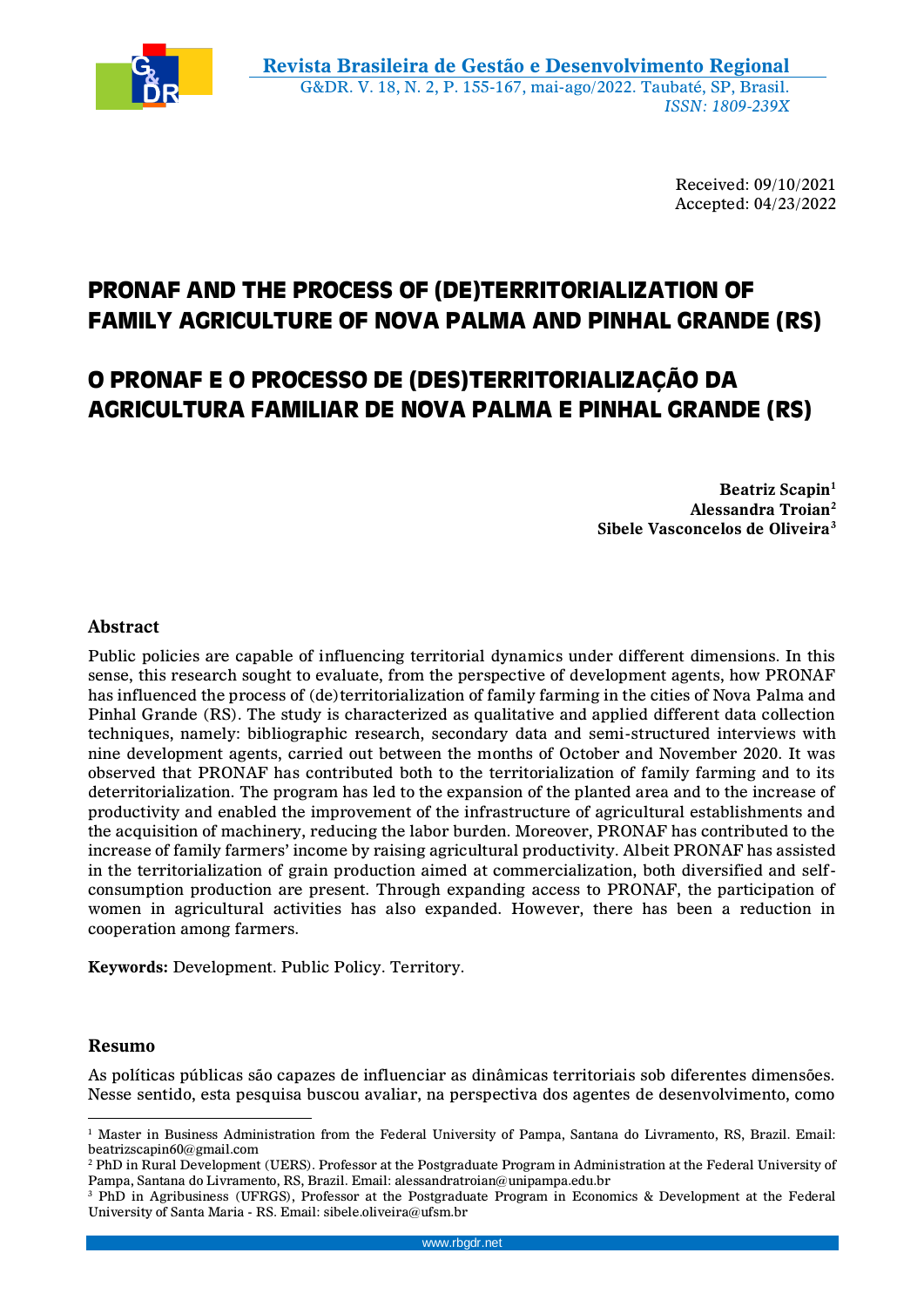o PRONAF influenciou o processo de (des)territorialização da agricultura familiar nos municípios de Nova Palma e Pinhal Grande (RS). O estudo caracteriza-se como qualitativo e aplicou diferentes técnicas de coleta de dados, a saber: pesquisa bibliográfica, dados secundários e entrevistas semiestruturadas com nove agentes de desenvolvimento, realizadas entre os meses de outubro e novembro de 2020. Observou-se que o PRONAF tem contribuído tanto para à territorialização da agricultura familiar e à sua desterritorialização. O programa levou à expansão da área plantada e ao aumento da produtividade e possibilitou a melhoria da infraestrutura dos estabelecimentos agropecuários e a aquisição de máquinas, reduzindo a carga de trabalho. Além disso, o PRONAF tem contribuído para o aumento da renda dos agricultores familiares ao elevar a produtividade agrícola. Embora o PRONAF tenha auxiliado na territorialização da produção de grãos visando à comercialização, tanto a produção diversificada quanto a produção para autoconsumo estão presentes. Com a ampliação do acesso ao PRONAF, ampliou-se também a participação das mulheres nas atividades agrícolas. No entanto, houve uma redução na cooperação entre os agricultores.

**Palavras-chave:** Desenvolvimento. Políticas públicas. Território.

# **Introduction**

Since its establishment in 1996, the National Program for the Strengthening of Family Agriculture (PRONAF) has conditioned the expansion of access to rural credit with differentiated conditions for family farmers. The program stands as a milestone in the recognition of a social category and the offer of public policies to promote rural development.

Throughout recent decades, there has been an increase in the amount of resources distributed to finance productive activities, as well as in the number of beneficiaries (RESENDE; MAFRA, 2016). Advances were also seen in the reduction of interest rates, improvement of payment conditions, diversification of the beneficiary public, and simplification of access conditions (GRISA; WESZ JUNIOR; BUCHWEITZ, 2014). In short, PRONAF has collaborated to enhance production conditions, strengthening the inclusion of technologies in rural activity, encouraging farmers to stay in the countryside, and increasing food supply and productivity (GAZOLLA; SCHNEIDER, 2013).

The 2020/2021 Crop Plan forecasts the allocation of more than R\$ 39 billion to financings carried out by PRONAF, of which R\$ 21.74 billion are destined to funding and commercialization and R\$ 17.6 billion to investments. Family farmers can access rural credit with subsidized interest and extended payment terms (MAPA, 2021).

Despite the positive results, PRONAF has encountered difficulties in its mission to mitigate inequality in rural areas. By financing the production of commodities and more capitalized farmers in the South, Southeast, and Midwest regions in Brazil, this public policy has contributed to expanding the socioeconomic issues in the countryside (GRISA; WESZ JUNIOR; BUCHWEITZ, 2014).

Thus, this research highlights the need to understand the effects of PRONAF in the territories in which it is operating. Its reflexes on the processes of territorialization, deterritorialization, and reterritorialization (SAQUET, 2013) must be multidimensionally investigated, contemplating analyses on the interactions between public policy and the economic, cultural, and natural scopes of the territory. Therefore, the present study seeks to evaluate, under the perspective of development agents, how PRONAF has influenced the process of (de)territorialization of family agriculture in the cities of Nova Palma and Pinhal Grande (RS). The towns are located in the Fourth Colony of Italian Immigration of the state of Rio Grande do Sul and have agricultural production as the basis of its economy. The activities linked to rural areas have a strong family influence and carry colonial traits (FERNANDES, FELIN, MARCHESAN, 2012).

The study is structured into five sections, which include this introduction. Then, the interfaces between territory and public policies are discussed. Subsequently, the methodological procedures and main results of the collection of secondary and primary data are presented. Finally, the research conclusions are described, followed by the bibliographic references.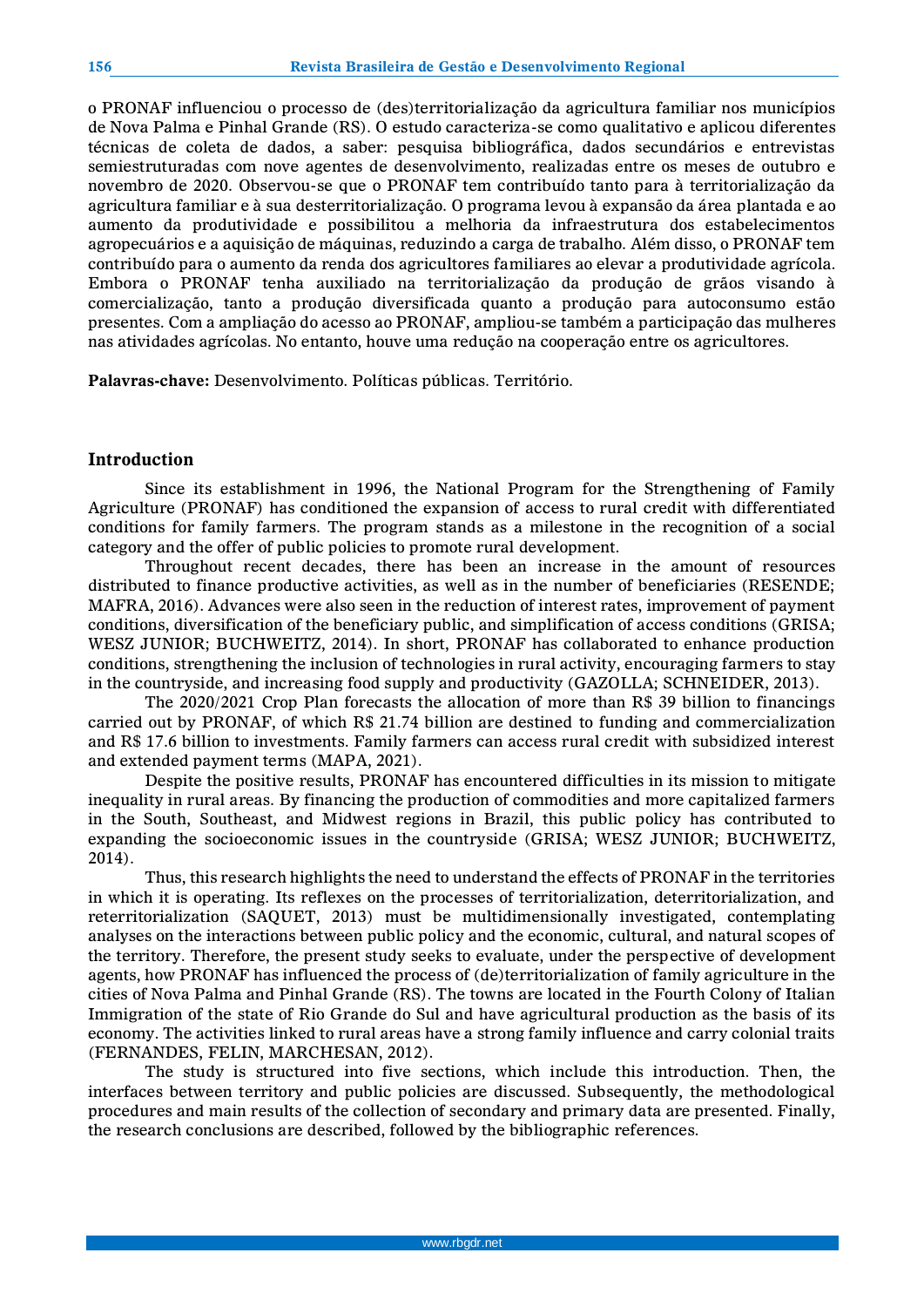#### **Interfaces between territory and public policies**

Reflections on development processes gained notoriety at the end of the Second World War, and territorial approaches have been privileging the debate on local dynamics and the interrelationships between social, economic, and institutional actors that operate in this space (DALLABRIDA, 2016). By considering that the territory is a product of the territorial labor division; it is a politically controlled space and a product of symbolic appropriation/valorization, Saquet (2005) proposes that analyses on the territory must be multidimensional. In this sense, its understanding should include the observation of economic, political, cultural, and nature aspects (SAQUET, 2005).

Above all, it is argued that "the territory is a condition of territorial development processes. It is nature and society manifesting itself in a specific way in different places" (SAQUET, 2013, p. 113). Furthermore, its configuration is represented through the processes of (de)territorialization. According to Chelotti (2013, p. 5), "the creation of territories would be represented by territorialization, its destruction (even if temporary) by deterritorialization, and its recreation by the processes of reterritorialization." In this sense, territorialization refers to the act of appropriating a space and turning it into a territory, deterritorialization is the loss of these territories, while reterritorialization is the creation of new territories.

Chelotti (2013) highlights that the processes of (de)territorialization are not stagnant, but rather dynamic processes linked to society itself. For this reason, it is assumed that government interventions focus on territorial scales, so that public policies can be territorially interpreted. Likewise, as Dias and Seixas (2019, p. 51) clarify, the concept of territorialization "suggests that the territory has become an important dimension for governmental action, as central bodies become more sensitive to the specificity of territories, allowing local/regional actors to participate in the formulation and implementation of public policies." Thus, public policies both impact and are impacted by the territory.

As they are "expressive of the power exercised by various actors in the production of space, let it be through the practice of powers, politics, strategic programs, or through the impression of new uses for the territory" (RIBEIRO, 2015, p. 408), it is crucial to evaluate the impacts of public policies on the territory. In particular, the present research adapts Saquet's (2013) definition of territory to understand how PRONAF has influenced the process of (de)territorialization of family farming in Nova Palma and Pinhal Grande (RS). The towns aforementioned share a strong agricultural tradition, with 88% of Nova Palma's agricultural establishments and 92% of Pinhal Grande's establishments being from family agriculture (IBGE, 2019).

PRONAF was chosen for analysis, since it is one of the major policies focused on promoting family farming in Brazil. However, recent studies reveal contradicting policy results in different territories. For instance, Silva (2010) and Silva and Alves Filho (2009) concluded that the program has positive impacts on the macroeconomic variables of the towns located in the territories of Vale do Mucuri (MG) and Médio Jequitinhonha (MG). On the other hand, Dias and Aguiar (2016) noted negative impacts of PRONAF on territorial development, as did Coelho and Paula (2018), who analyzed the National Program for the Strengthening of Family Agriculture and its impacts on the Cantuquipiriguaçu (PR) territory. Next, the methodological procedures used to assess PRONAF's impacts on the territorial dynamics of the central region of Rio Grande do Sul will be explored.

#### **Methodological procedures**

This research is characterized as qualitative and has used several data collection techniques, such as secondary data collection and the application of semi-structured interviews guided by a previously written script. The secondary data gathering enabled the characterization of the Quarta Colônia (Fourth Colony) territory, where the towns of Nova Palma and Pinhal Grande are located (as seen in Figure 1). Predominantly Italian and highly influenced by German colonization, the towns situated in the geographical center of Rio Grande do Sul stand out for the socioeconomic relations established with/in the countryside.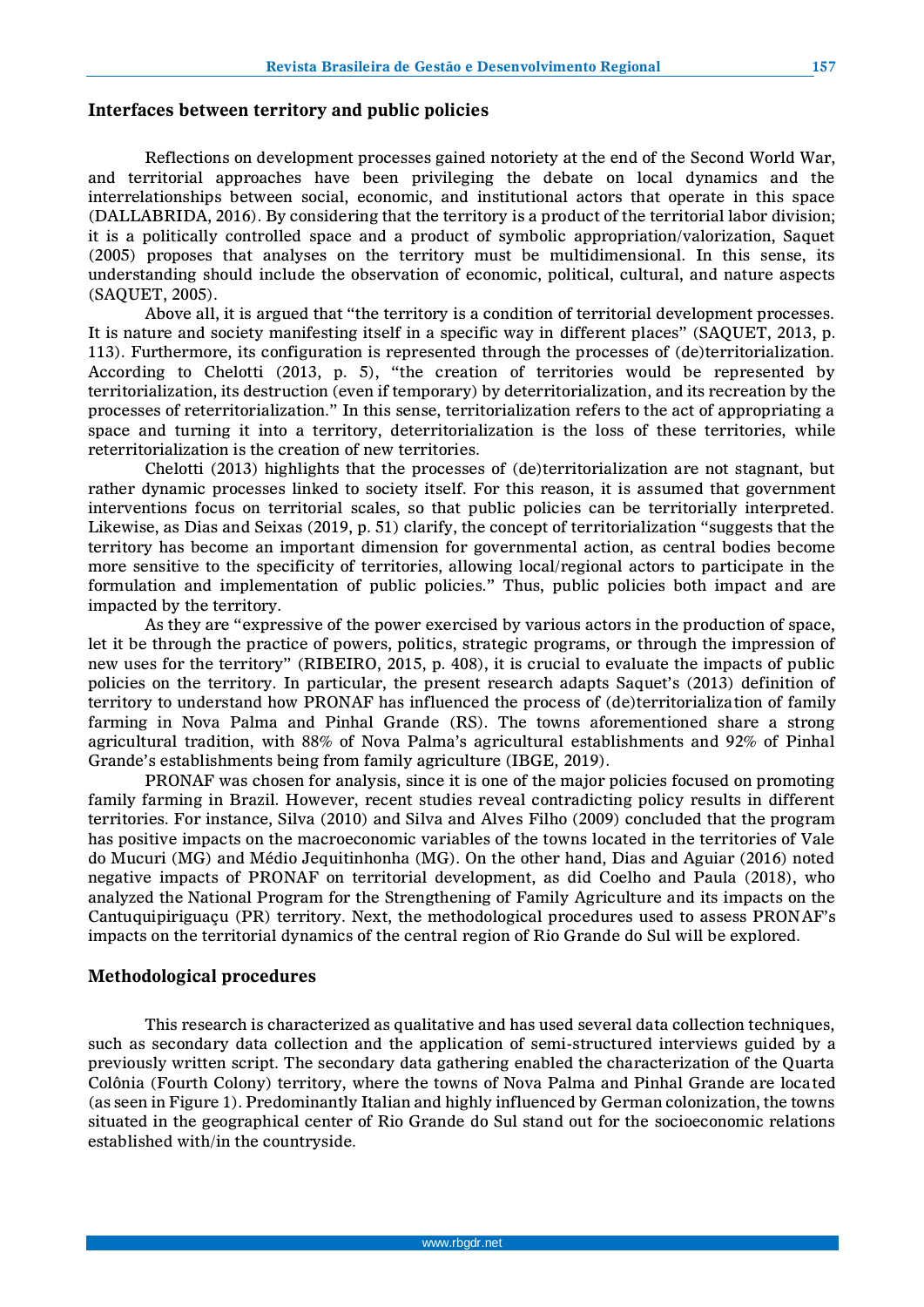

**Figure 1**: Map of the Location of the Fourth Colony of Italian Immigration in RS

Source: Figueiredo (2014, p. 163).

Information from the last Demographic Census carried out by the Brazilian Institute of Geography and Statistics (IBGE, 2021) indicates that, in both Nova Palma and Pinhal Grande, the majority of the population lives in rural areas. In particular, most rural properties settled in the territory are family farms, which can be explained by two reasons: i) due to the soil constitution and the relief, which are predominantly difficult to produce for its high slopes; and ii) due to cultural questions and rural lot division among property heirs (SCAPIN, 2021; MANFIO; PIEROZAN, 2017).

The collection and analysis of primary data constituted an important part of this study, as the interviews focused on analyzing the interrelations of PRONAF and the transformation process of the territory of the towns of Nova Palma and Pinhal Grande. The analyses acknowledged the territory's economic, cultural, and natural dimensions. For the economic dimension of the territory, questions were raised regarding changes in production, structure of agricultural establishments, income generation capacity, and the production's commercialization method. Concerning the cultural dimension, there were questions regarding changes in traditional relationships, identities, the way of doing things, and the relations with the community.

The interviews were conducted from October and November 2020, with four Nova Palma development agents and five Pinhal Grande development agents. The development agents interviewed in both towns were: the president and secretary of the Rural Workers Union, agronomists and technicians from Emater, Banco do Brasil managers, and staff responsible for establishing PRONAF projects, one being the collaborator of an agricultural cooperative and the other of a private agricultural company.

Following the collection and transcription of the interviews, a data analysis was carried out through the content analysis technique (BARDIN, 2011). The analysis categories were established *a posteriori*, from the grouping of the interviewee's speeches. It is important to highlight that, in order to preserve the identity of the interviewees, names were used according to the order in which the interviews were conducted. It is worth mentioning that the present study was approved by the Research Ethics Committee of the Federal University of Pampa under registration number CAAE 35613420.7.0000.5323.

# **PRONAF and the territorial development dynamics in Quarta Colônia (RS)**

This section presents and reflects on the Nova Palma and Pinhal Grande development agents' perceptions of the changes caused by PRONAF in the transformation process of its territory. The main results, categorized *face a face* regarding the economic, cultural, and natural dimensions, are summarized in Table 1.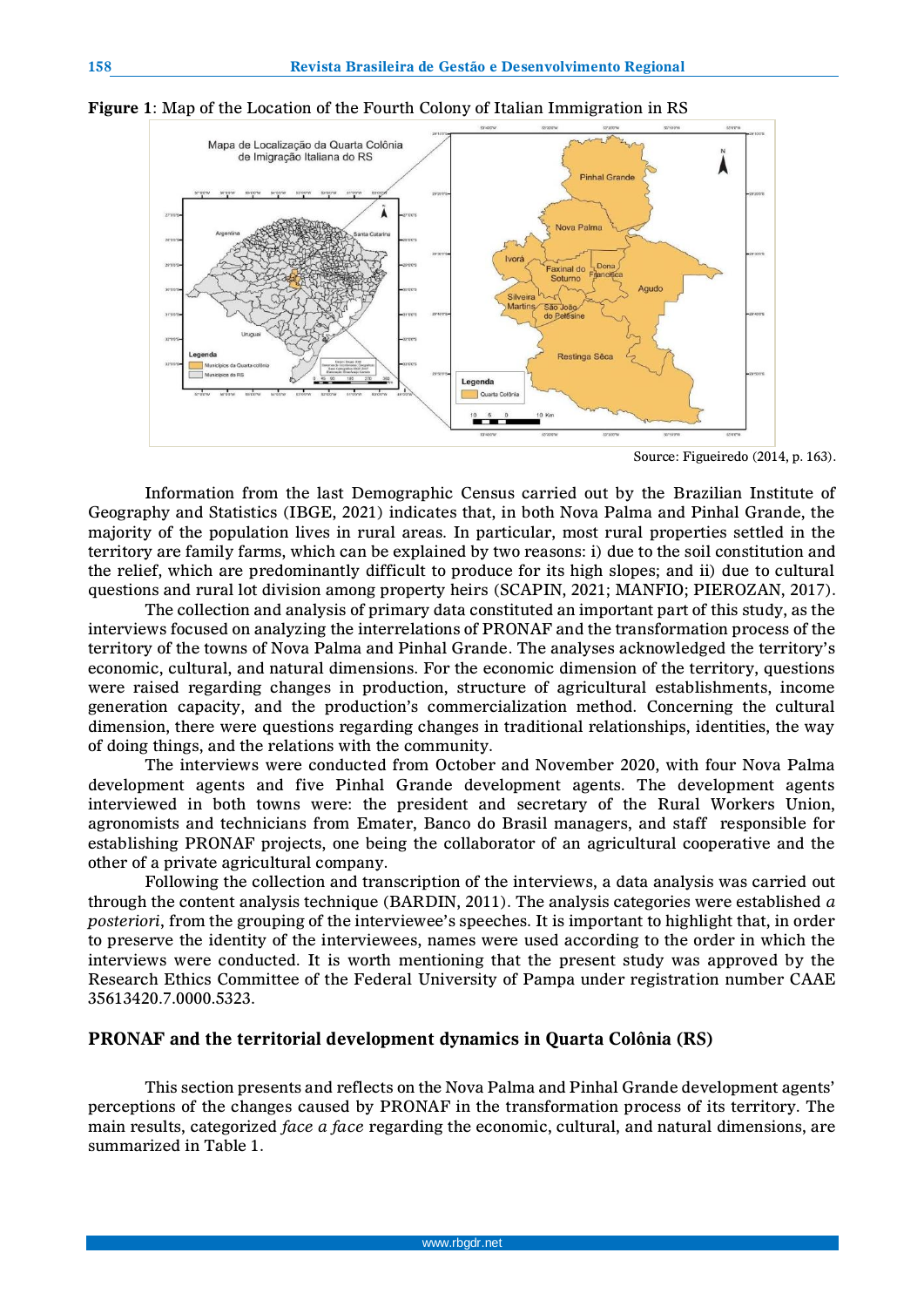|                                |  |  |  |  |  | <b>Table 1:</b> Transformations in the territory of Nova Palma and Pinhal Grande through PRONAF: |
|--------------------------------|--|--|--|--|--|--------------------------------------------------------------------------------------------------|
| development agents' perception |  |  |  |  |  |                                                                                                  |

|                                     | Changes in production                                         | Increase in productivity<br>Planted area expansion<br>Benefits the small producer/ gives voice to family<br>farming                                                                       |  |  |  |  |
|-------------------------------------|---------------------------------------------------------------|-------------------------------------------------------------------------------------------------------------------------------------------------------------------------------------------|--|--|--|--|
|                                     | Changes in the structure of the<br>agricultural establishment | Acquisition of agricultural machinery and equipment<br>Improvement in the infrastructure of agricultural<br>establishments<br>Reduction of labor burden                                   |  |  |  |  |
| <b>ECONOMIC</b><br><b>DIMENSION</b> | Changes in diversification                                    | Funding of different cultures<br>Strengthening of soy monoculture<br>Expansion of agribusiness                                                                                            |  |  |  |  |
|                                     | Changes in income generation<br>capacity                      | Production strengthening<br>Increase in productivity<br>Acquisition of machinery<br>Benefits the small producer/ more resources<br>Resource misuse<br>Lack of technical assistance        |  |  |  |  |
|                                     | Changes in the production's<br>commercialization method       | Directed sales in cooperatives<br>Lack of organization in the commercialization<br>Absence of fairs                                                                                       |  |  |  |  |
|                                     | Changes in traditional<br>relationships                       | Increase in women participation<br>Stimulation of dairy activity                                                                                                                          |  |  |  |  |
|                                     | Changes in identities                                         | Crop expansion<br>Improvement in the infrastructure of agricultural<br>establishments<br>Acquisition of machinery<br>Soy monoculture                                                      |  |  |  |  |
| <b>CULTURAL</b><br><b>DIMENSION</b> | Changes in the way of doing<br>things                         | Inclusion of technology<br>Commercialization-oriented production<br>Soy monoculture<br>Need to increase income<br>Reduction of labor burden<br>Loss of knowledge of parents and ancestors |  |  |  |  |
|                                     | Changes in the relations with the<br>community                | Labor individualization<br>Reduction in cooperation<br>Autonomy                                                                                                                           |  |  |  |  |
| <b>NATURAL</b>                      | Concentrating, degrading and<br>polluting changes             | Use of lost areas for farming<br>Increase in the use of pesticides<br>Reduction of labor burden                                                                                           |  |  |  |  |
| <b>DIMENSION</b>                    | Changes in soil management                                    | Increase in soil correction practices                                                                                                                                                     |  |  |  |  |

Source: Field research (2020).

Regarding the territory's economic dimension, all interviewees considered that PRONAF has contributed to the increase and expansion of the planted area and the increase in productivity in the towns. As highlighted by Agent 1:

> [...] it favored the farmers, who now have a resource to increase production in their property. For instance, it can finance limestone to improve production, it can pay for the crops so it'll be more productive and thus have technical assistance, which is faulty on the part of the government, but the cooperatives provide this assistance (Agent 1, PG).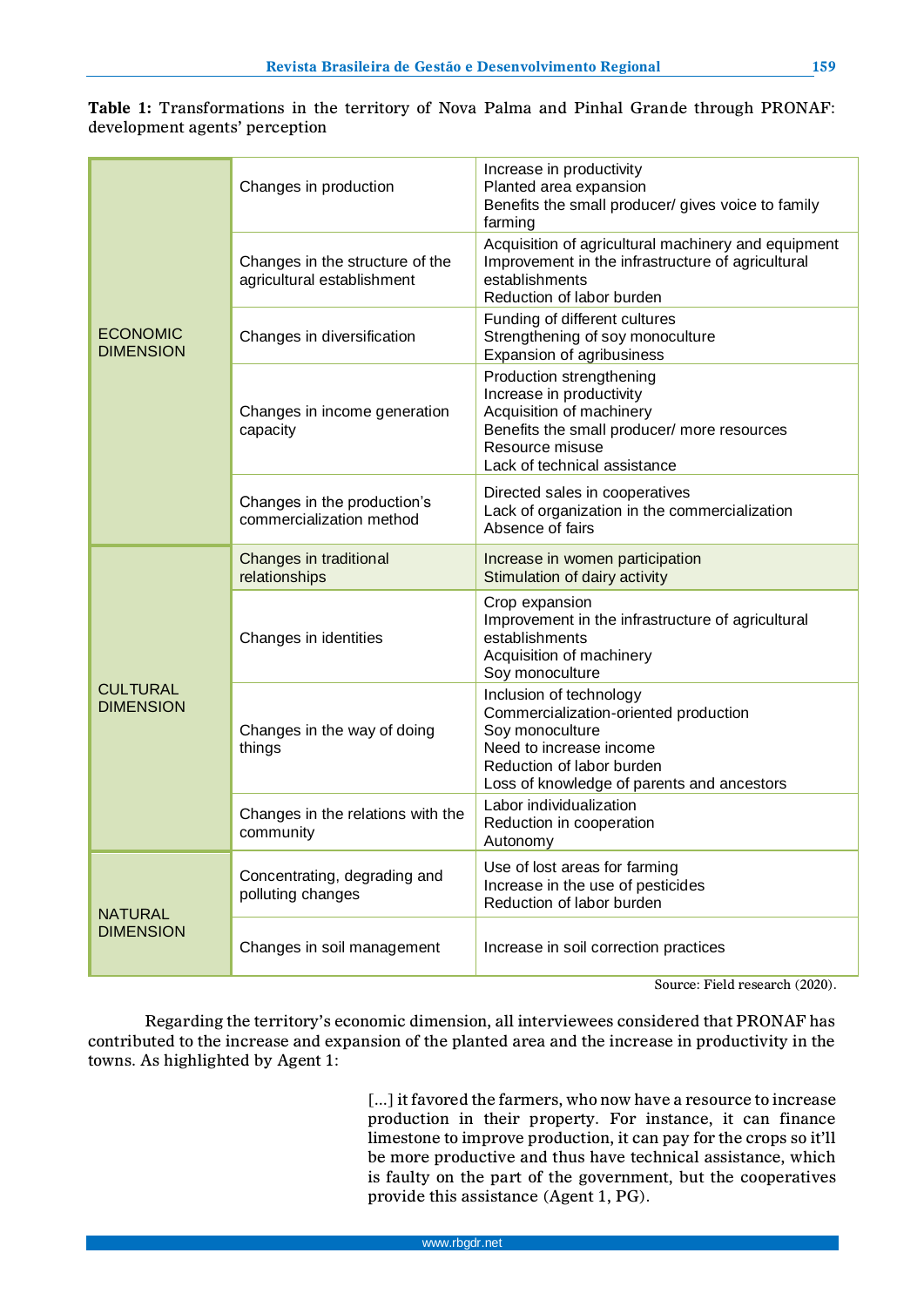Two interviewees agree that PRONAF **benefits the small producer** and **gives voice to the family farming category**. As mentioned by an interviewee:

> [...] and then when PRONAF arises, it gives voice to a category: the family agriculture. This public credit policy did not recognize this public, so the medium and large producers were always the ones to obtain the resources to modernize. From PRONAF along with Mais Alimentos and several other projects, this policy begins to be structured. Nowadays, if you go to the properties, they have tractors and a set of improvements they did not have before. Therefore, PRONAF was extremely important (Agent 5, PG).

Concerning the **changes in the structure of agricultural establishments**, nine interviewees answered positively. For five of the development agents interviewed, PRONAF assists in the **acquisition of agricultural machinery and equipment**.

> For sure, both in machinery and property improvement. [...] To the extent that the small producer has access to improvements, to the financing of new machinery and home improvements, not only the house itself but everything else. With all these improvements, he is able to produce more and store more, so he has more productivity (Agent 3, PG).

Moreover, it is worth noting that, for two interviewees, PRONAF has contributed to the **reduction of labor burden in the countryside**. In this sense, PRONAF Mais Alimentos stands out, as the program enables the purchase of agricultural machinery and equipment, in addition to better productivity technologies, thus decreasing labor burden and filling the shortage of labor. Furthermore, the fact that the program enables the reduction of labor burden also contributes to the family succession issue, encouraging the offspring to continue in rural areas (CAMARA et al., 2020).

Due to the fact that **it finances different cultures**, the program contributes to productive diversification in agricultural establishments. As mentioned by the interviewee: *"[...] in family farming, where PRONAF operates, we noticed diversification, milk production, agro-industries, grain production, fruitculture. In sum, it has expanded"* (Agent 1, NP).

> [...] diversification is usually associated with investment. Therefore, people often have an initial fear of investing because of the resources. PRONAF has helped people access these resources more easily in favor of this diversification, this change, or an activity change, or an improvement in that activity. Once one has this resource, one can start working in this activity in a short period of time (Agent 4, NP).

However, for three interviewees, the program, while contributing to diversification, is also limited to a few crops, reinforcing monoculture, especially soybean, as mentioned by the interviewee: *"much of the mechanized area was individualized to soybean and more soybean"* (Agent 1, PG). One interviewee argues that an increase in diversification was possible, but farmers tend to limit the crops to what they are used to producing.

In fact, Grisa, Wesz, and Buchweitz (2014) had already pointed out the productivist bias of the contracts carried out by PRONAF. According to the authors, there is a concentration of contracts made by commodity producers, especially corn, soybean, and coffee. Furthermore, to Menezes and David (2015), soy production is the result of a set of relations established by the producer with several agents (the State, bank agencies, cooperatives, companies etc) that are directly or indirectly involved in the production and significantly contribute to the territorialization of the oilseed.

Gazolla and Schneider (2013) reinforce that PRONAF has a dual logic: on one hand, it finances the usual productive activities of farmers, such as grains and commodities, mainly corn and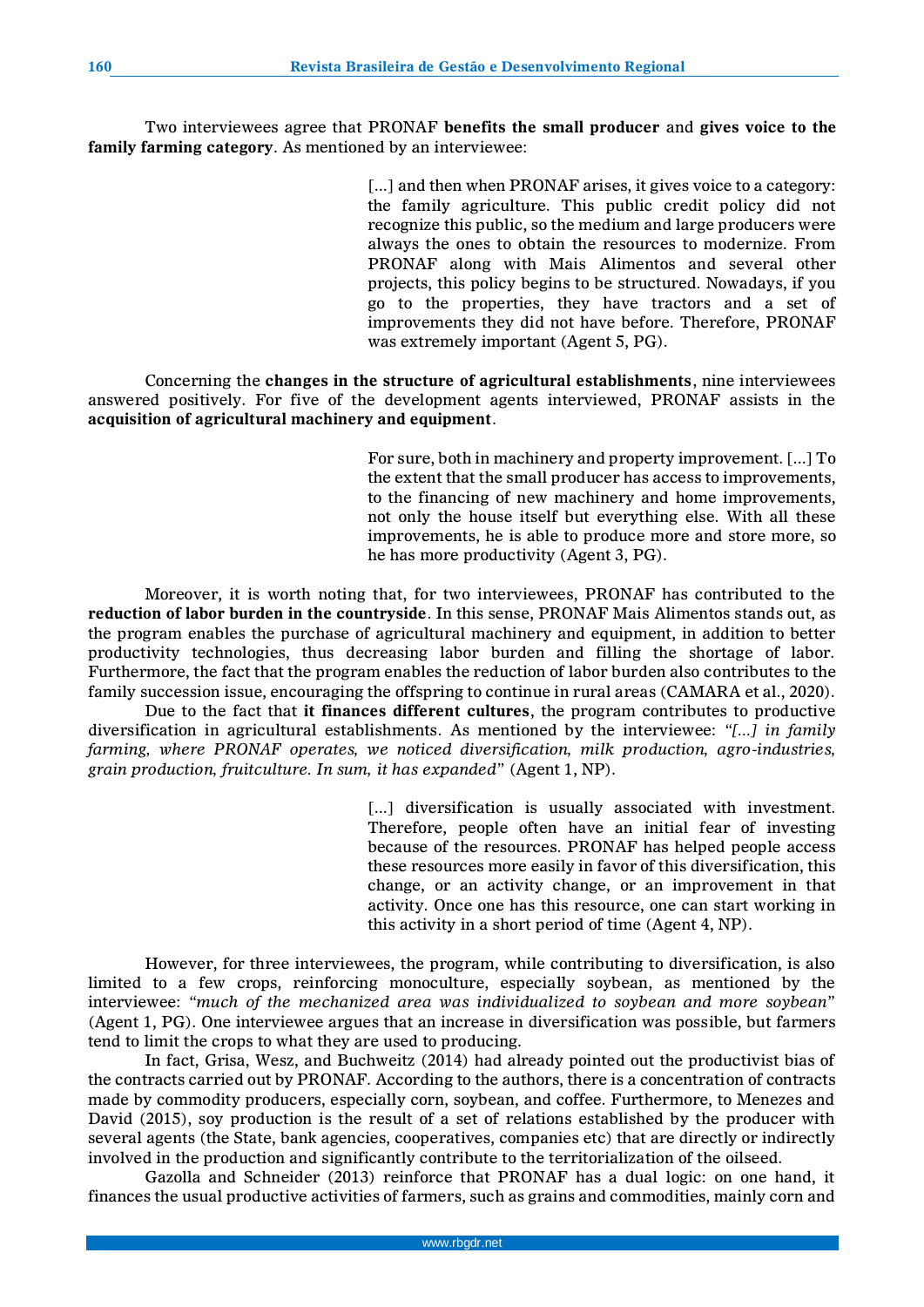soybean. As a result, there is an increase in the productive specialization of agricultural establishments, in the families' social vulnerability, in the processes of social and economic commercialization, and in the purchase of inputs and external technologies. On the other hand, the program also boosts the process of economic diversification of the productive activities, such as small farms, crops, and basic food for family consumption, which assist in the food and nutritional security of the family group.

As for **changes in income generation capacity**, the development agents were asked if PRONAF has contributed to raise farmers' income and increase default among farmers. Regarding the former, eight interviewees believed that PRONAF contributes to the raise in income:

> Once the producer has financing for investment and funding, his income increases for his regular production income (cattle, soy, corn). There are also other PRONAF branches, like PRONAF Women, to contemplate small business initiatives and so on. (Agent 3, NP).

For two of the development agents interviewed, PRONAF contributes to raise family farmers' income due to the increase in **productivity**. Moreover, for an interviewee, the program **benefits the small producer**, as it is mentioned: *"[...] I believe that a portion of farmers who did not have access to those things now do, so they were able to make improvements, acquire implements, cars. Some people built facilities, made improvements in the property"* (Agent 4, PG). On the other hand, another interviewee believes PRONAF may not contribute to raise income due to **indebtedness**:

> [...] the issue of indebtedness is very serious. Over time, you access a credit that gives you, for instance, ten years to pay, and you have to think in advance that this investment must give you the expected return so you can pay it. However, this often does not happen, especially with machinery. People are usually taking this credit due to how easy it is to get, but the income and the production are not increasing, and so you are not able to pay the debts (Agent 4, NP).

Additionally, four interviewees believe that the program has contributed to increasing the default of farmers. Of these, two interviewees suppose that the default is caused by the **misuse of the resource**, as said: *"what increases default is, in addition to some unforeseen occasion, the misuse of the resource"* (Agent 3, PG). Other interviewees assume that it is the result of the **lack of management and technical assistance**.

Furthermore, PRONAF's changes in the production's **commercialization method** are linked to the sales in cooperatives and the lack of local organization. For four interviewees, commercialization after PRONAF was directed towards **sales in cooperatives**, mainly due to the fact that most of the production is grain. However, there is still a gap in the commercialization of production, since two interviewees believe there is a lack of organization in the commercialization, as mentioned: *"Our town is very precarious in terms of commercialization. People end up doing it on their own, each person organizes its commercialization, I do not see organization in this sense"* (Agent 2, PG).

In the cultural dimension, regarding **changes in traditional relationships**, development agents were questioned about the participation of the offspring and women in the management of agricultural establishments. When asked if the offspring showed interest and started participating in the management of agricultural establishments, five interviewees answered that it depends a lot on each case. Two interviewees believe that the improvement in the establishments' infrastructure and the acquisition of machinery are one of the reasons why the offspring stays in rural areas, continuing in their parents' agricultural establishments. For one interviewee, the access to PRONAF facilitated credit, which ended up contributing to the offspring's permanence in rural areas, as mentioned by an interviewee: *"I did several projects like this to young people. Farmers" kids, with the purpose of encouraging them to stay in agriculture, and PRONAF has helped because it facilitated credit to the youth"* (Agent 2, PG).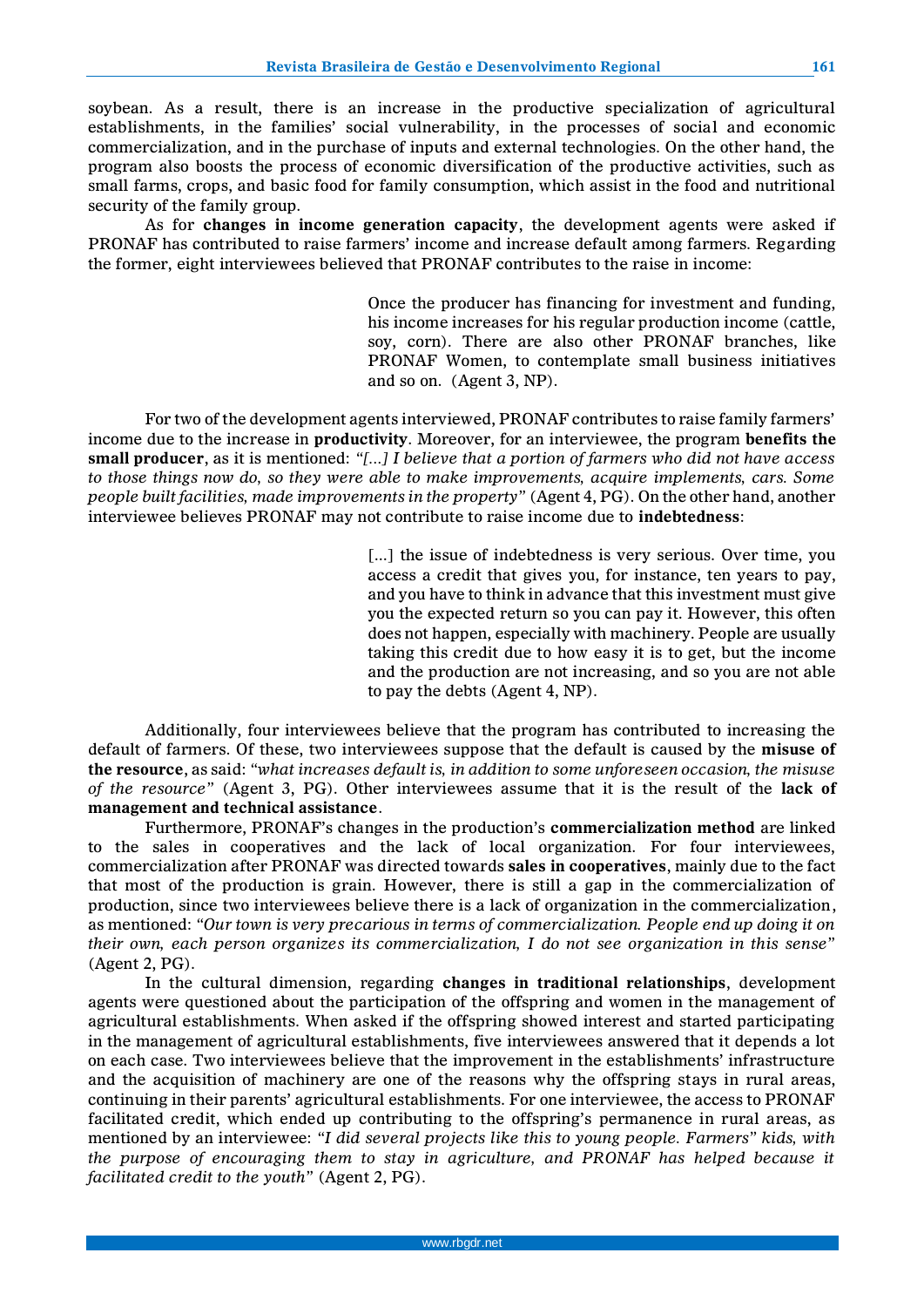In an analysis on rural dynamics, Castro (2016) notes that one of the main factors that influence rural youth to stay/leave the countryside is the existence/absence of specific public policies to this public. According to his assessment, the existing public policies directed to the youth need to be readjusted, incorporating the participation of young people as social actors in the formulation of policies, not only as a target population $^{\rm 4}$ .

Six interviewees believe that PRONAF has helped **increase the participation of women in management**. Moreover, for two interviewees, this is due to the **program's bureaucratic issues**. The progress and organization of agricultural establishments where women aid in management are noticeable, since they are more **meticulous** and organized, as an interviewee states:

> [...] we have noticed that when women assist in management, the property reaches another level. There is a greater control, and therefore the result is greater as well, [...] everything, planning, expense control. Women are much more meticulous, so when a woman helps in management, everything works better: the men in the operation, working on the crops, and the women managing, controlling payments and the costs. They are more attentive, take care of details, it works better this way (Agent 3, NP).

It is worth mentioning that, in family farming, patriarchy is present, and men are considered the main workers, heads of the family and responsible for the agricultural establishments. Women, on the other hand, are assigned to domestic work, caring for the family and performing unpaid work, often occupying a position as a farmer's helper and/or wife. That is, even if performing the same or even more activities than men, their work is not recognized (BUENO; SILVA, 2020). In this sense, PRONAF has helped to change this logic, according to the development agents interviewed.

Regarding the **changes in identity**, the interviewees were questioned if PRONAF has contributed to the transformation of the town's landscape. Eight out of the nine interviewees affirmatively responded. For four interviewees, the landscape transformation happened due to the **expansion of the crops**, as reported by an interviewee:

> Production itself has changed the landscapes, mostly PRONAF. I am not sure if it is for the best or worse. A lot of areas that were native became crop fields. (Agent 3, PG).

For two interviewees, another change in the landscape was due to the **acquisition of machinery**, as menti by the interviewee: *"PRONAF transformed the rural environment. Nowadays, family farming has results, in terms of money, mechanization, and quality of life. So in this sense, yes"* (Agente 5, PG). Likewise, the landscape has changed mainly due to **soybean monoculture**.

> [...] today we have a clear example of the soybean issue. Not long ago, we had fields and cattle. Nowadays, swamps are drained, fields are plowed. Tops of hills, where corn and beans used to be planted are now abandoned, because machines cannot go up there. So this is a negative change in the landscape, it is much more negative than positive, biodiversity of fauna and flora has highly decreased. Small bush fields no longer exist because the grain, the soybean, are taking over the space. Anywhere machines can go is turned into a crop, it is a productive area (Agent 4, NP).

Regarding the **changes in the way of doing things**, the development agents were questioned if, after the operation of PRONAF, experiences and habits in the method of planting and harvesting

 $\overline{a}$ 

<sup>4</sup> It is noteworthy the existence, among one of the lines of rural credit, of PRONAF Youth, which provides financing to family farmers and rural producers (individual entity), for investment in production activities, to beneficiaries over the age of 16 and under the age of 29 (MAPA, 2021).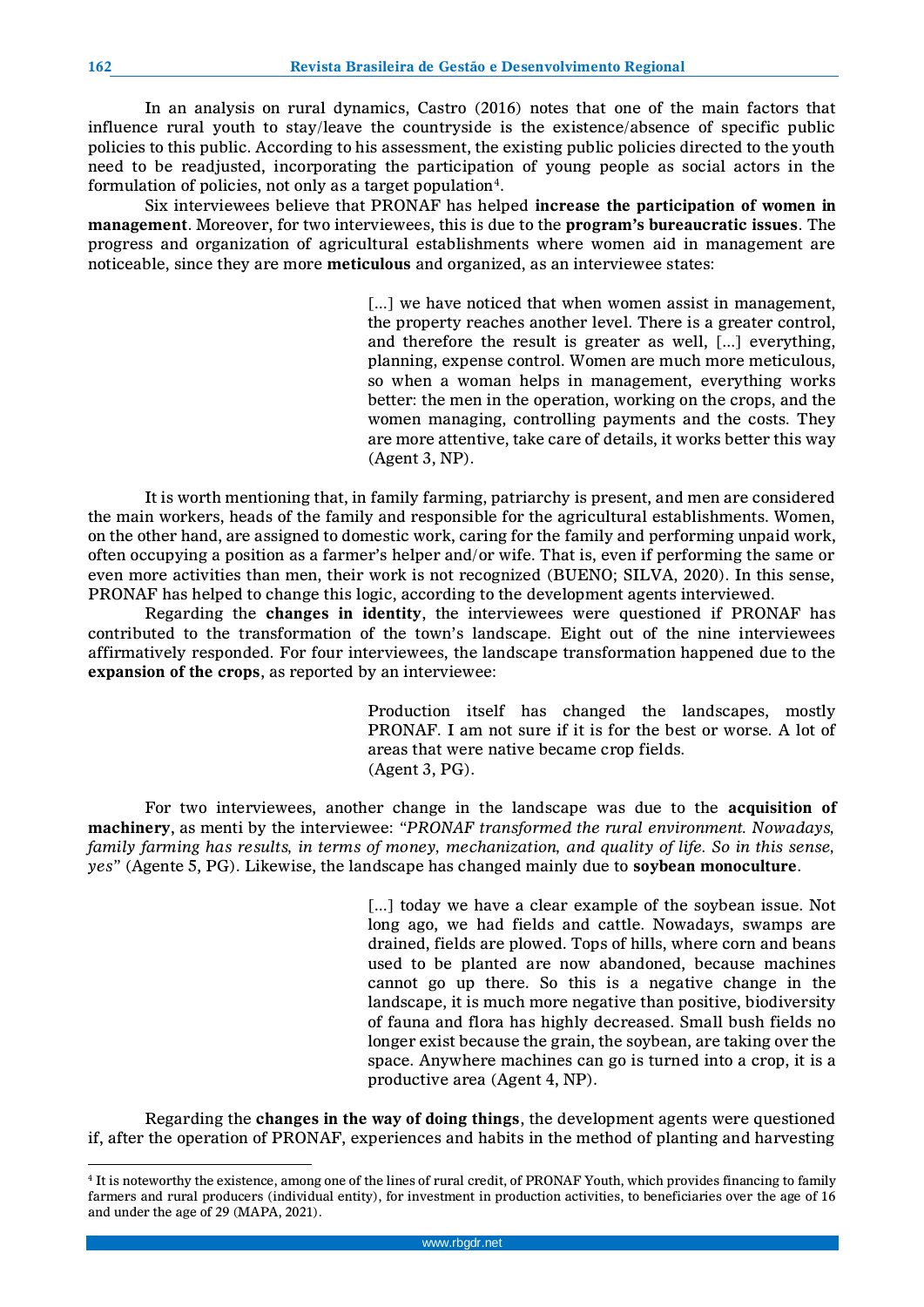were left aside and if the production became focused on commercialization, reducing selfconsumption production. In relation to the **experiences and habits in the method of planting and harvesting**, seven of the development agents interviewed believed that the access to PRONAF led to the dismissal of experiences and habits. For four development agents, this process is the result of the **insertion of technologies and mechanization**, as stated:

> Back then, you had a much lower production, but the costs were also very low, you planted your own seed, organic matter was greatly used, and the area was small. Nowadays, it is machines and machines and machines. [...] It surely facilitated credit and the improvement of machinery and equipment, but the cultural issue of planting and harvesting has totally changed (Agent 4, NP).

Furthermore, it is evaluated that mechanization in family farming has positive and negative points. As positive points, production and productivity growth can be pointed out (TONNEAU; AQUINO; TEIXEIRA, 2005). For Alves, Mantovani, and Oliveira (2005), despite the many criticisms towards mechanization in family agriculture, it is undeniable that the use of agricultural machinery and implements is crucial to the accomplishment of services within the deadline and in accordance with quality and climate requirements. Mechanization has also contributed to a reduction in the physical effort of workers and production costs. However, mechanization can lead to social exclusion and high environmental costs (TONNEAU; AQUINO; TEIXEIRA, 2005). Balsan (2006) points out some impacts caused by the modernization of agriculture, such as rural exodus, structural differences, specialization process, land concentration, income concentration, and labor exploitation.

An interviewee believes that the inclusion of technologies and mechanization is not totally negative, since it **reduced labor burden in the countryside**: *"[...] something has changed indeed, but this is another issue that should be well-thought out. These technologies have brought more comfort to farmers, we are talking about the mechanization part of field technification"* (Agent 5, PG). Moreover, technologies and mechanization seek to supply the **lack of labor in family farming**. However, an interviewee acknowledges that the insertion of machinery and technologies caused the **loss of knowledge from parents and ancestors**, as stated:

> It was left behind, for sure, because [...] our cultural knowledge, which came from our parents and grandparents' wisdom, was lost. We have entered into a mechanized era where these insights are not being exercised. The production of grains, soybeans, corn, stuff related to commercialization, has been applied more, instead of feeding (Agent 1, PG).

Farmers began planting grains, aimed at marketing, leaving food production aside. For seven of the nine interviewees, PRONAF was responsible for the reduction of food production for subsistence. Three development agents agree that **the production has become marketing-oriented**:

> Yes, you can say that almost all commercialization, all production ends up being focused on trading. People end up producing very little for subsistence, consumption. And so there is no diversification. They produce 2 or 3 cultures and buy other products with the income from these cultures. (Agent 2, PG).

It is evident that self-consumption production is important in several aspects, among them, the transmission of knowledge from generation to generation within families. In this sense, it is an important instrument for families and rural areas' socialization (GAZOLLA; SCHNEIDER, 2007). Its suppression can negatively affect the food and nutritional security and food sovereignty of rural families (GRIGOL et al., 2022).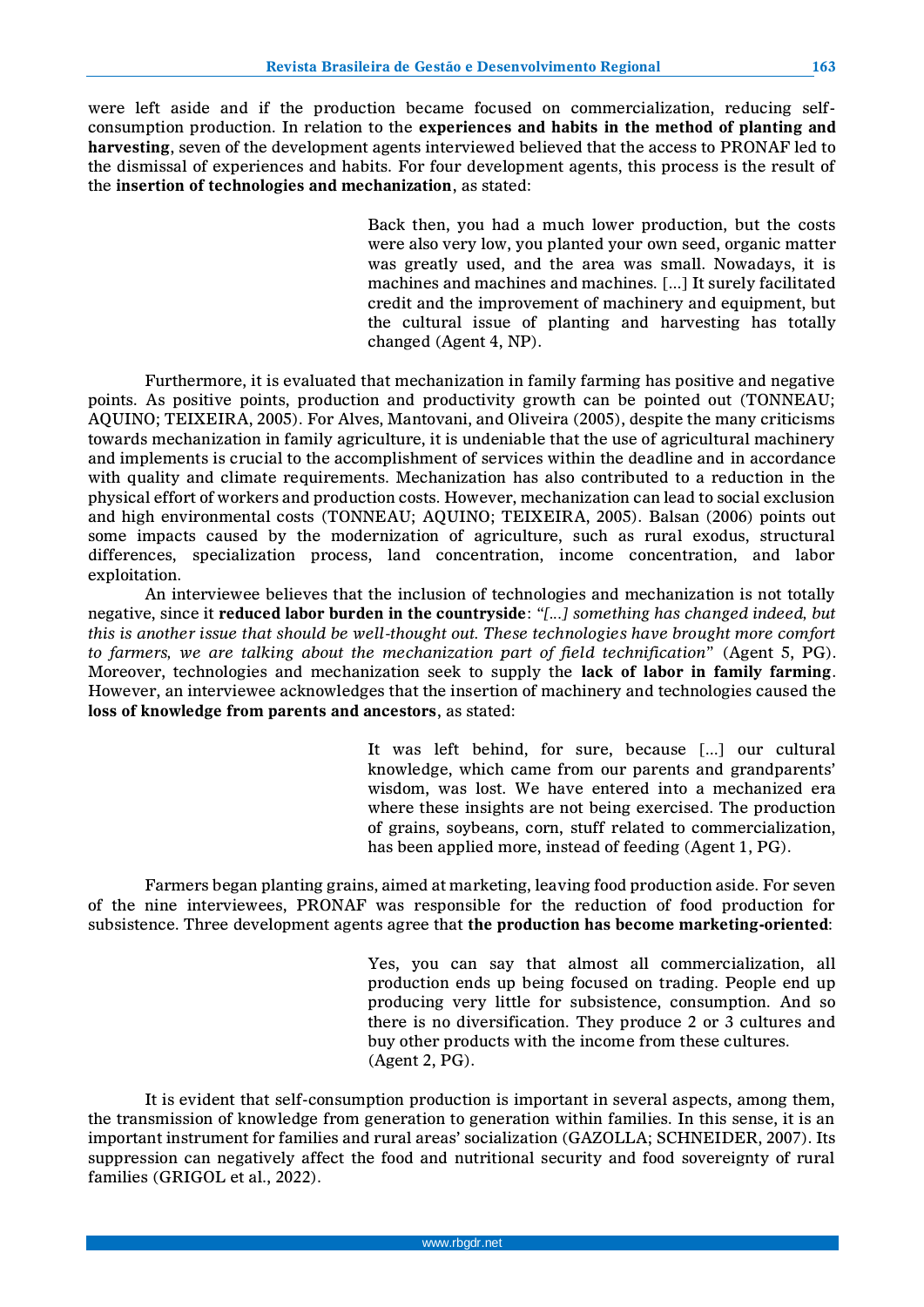Despite the decline in self-consumption production, two interviewees believe that the access to PRONAF did not lead to the loss of experiences and habits, since the **improvement/adaptation of habits and knowledge** is perceived. This can be observed in an interviewee's statement: *"[...] this sure happened, but it was not because of PRONAF. It is the natural evolution. No one plants with the plow anymore, everything is done in no-till"* (Agent 3, PG).

Regarding the **changes in the relations with the community**, the interviewees were questioned whether PRONAF has changed the cooperation between neighbors/society. For five out of the nine interviewees, PRONAF boosted **labor individualization**, and farmers began to work on their own and for themselves. For four interviewees, individualization is linked to the acquisition of agricultural machinery and equipment:

> It has changed. That habit of collective efforts, families helping one another, is no longer, because the implements and the machinery are there to help, so you can do things in less time. So the custom of helping neighbors, producers helping each other, has been greatly lost in favor of individualism (Agent 1, NP).

Concerning the environmental dimension, the development agents were asked if PRONAF helped increase deforestation. Five interviewees answered negatively, and three of them believe that what happened after the establishment PRONAF was the **use of lost areas for farming**. When questioned whether the use of chemicals/pesticides had increased in the territory, eight interviewees claimed that it is related to the access to PRONAF. In sum, the increase in the use of pesticides due to PRONAF is linked to the **technological package** that induced farmers to adjust to the production model, as stated by an interviewee:

> [...] it is, unfortunately, the 21st century agriculture. It is the technological package. If you are going to fund, for example, a crop, you are forced to have a technical project, and this project demands you to have the seed, fertilizer, the entire technological project in short. So, because you want to produce, you will automatically use it, sometimes even when there is no need. And this is why the costs are so high, because of exaggerated, uncontrolled, unnecessary use. So it has increased (Agent 4, NP).

Souza Filho et al. (2011) clarify that the use of so-called "technological packages" in agriculture has contributed to the increase in productivity, yet this process did not happen uniformly. Consequently, the aggravation of socioeconomic problems was observed, as well as the environmental and cultural degradation of farmers (COSTA, 2013).

When the development agents were questioned if PRONAF contributed to the reduction of the area of environmental preservation, seven responded negatively. For two interviewees, what happened upon the establishment of PRONAF was the **exploration of already deforested areas**, as mentioned by an interviewee: *"I do not think the forest had reduced, it is preserved [...] what I mean to say is that PRONAF has helped explore deforested areas, once they were already unusable"* (Agent 1, NP). Furthermore, two interviewees believe that the **areas were recomposed** because the population in rural areas has decreased, as stated: *"there are cases in which some parts have reduced, but in other cases the areas were recomposed, because many producers ended up leaving the countryside, heading to the cities and, therefore, many areas became vegetated"* (Agent 2, PG).

Regarding the **changes in soil management**, questions on crop rotation and soil correction were addressed. Eight interviewees believe that crop rotation did not increase due to PRONAF, but soil correction practices did. For three interviewees, this occurred because of the **program's requirements**. For two interviewees, upon the establishment of PRONAF, farmers began to carry out no-till planting, which contributes to soil preservation, as said by an interviewee: *"[...] nowadays, only no-till planting is used, a new way of managing the soil has emerged, so this strengthens and contributes to the production"* (Agent 1, NP). Another interviewee argues that the **advancement of technology** is another reason that led farmers to take better care of the soil.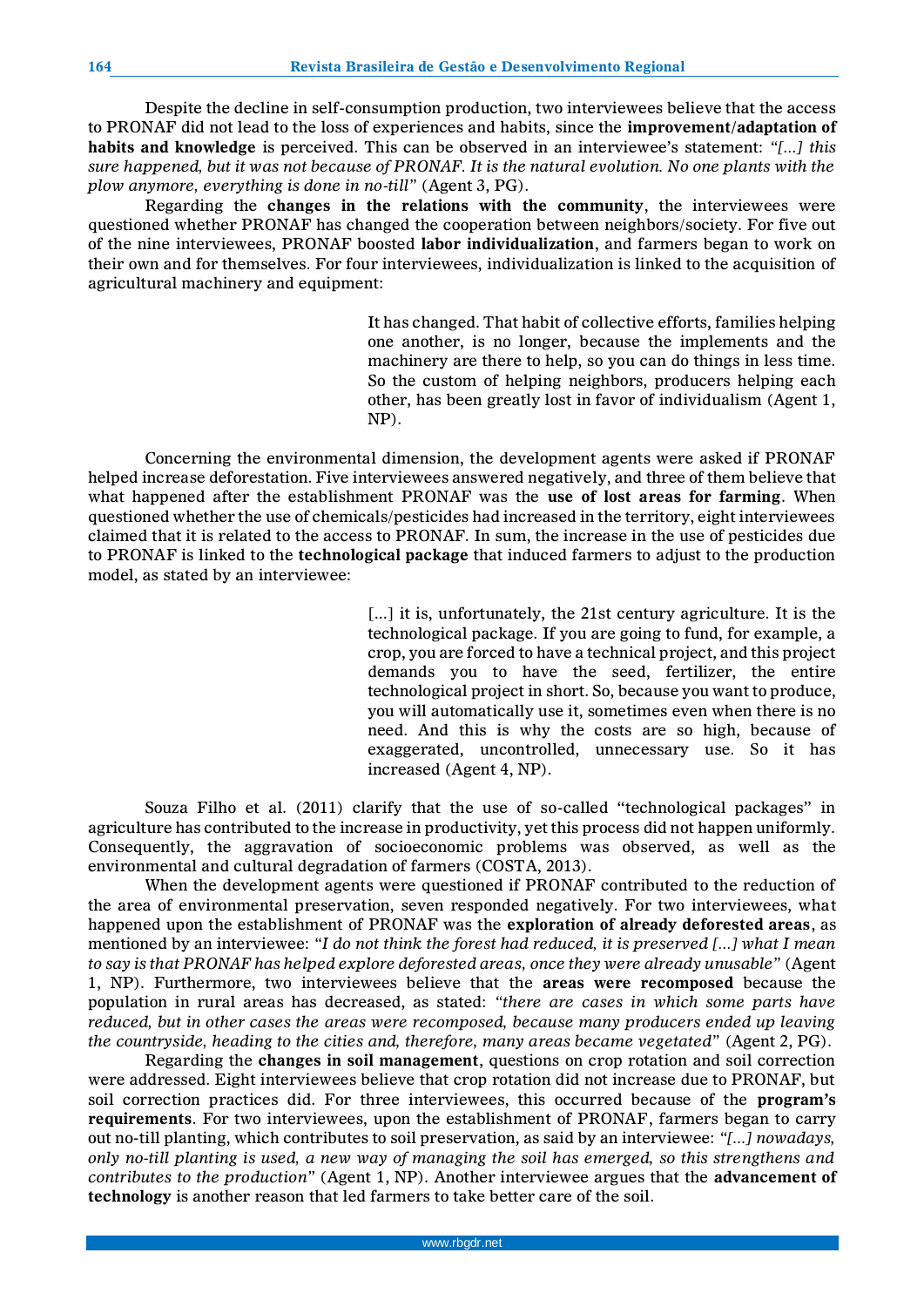In view of the above, PRONAF's limits and potentialities in the analyzed territory are perceived. The program has contributed to the territorialization of a mechanized family agriculture and with better infrastructure available to agricultural establishments. Mechanization helped reduce labor burden and speed up production processes, in which planting, watching the plantation, and harvesting became a faster process. Furthermore, the mechanization of family farming enabled the autonomy of family farmers, that is, they now own their means of production. However, the insertion of technology and machinery in family agriculture also provokes deterritorialization, such as the decrease in relations and socialization, especially the decline in cooperation between farmers.

Another issue remarked in the towns was the territorialization of soybeans, highly linked to PRONAF. Soy production has altered the territory landscape and modified the structures of establishments. It became, in several cases, the main source of income for agricultural establishments. Likewise, it is argued that the territorialization of this oilseed presents both negative and positive aspects. Among the negative aspects, the dependency developed by farmers to bank agencies is mentioned, also the use of technologies for production, the high investments demanded by the crops and due to the reduction of diversification in the establishments, promoting productive specialization.

On the other hand, soy production has been able to influence the decisions of the rural youth, holding young people in the countryside and reducing rural exodus. The youth feel more motivated by the reduction of labor burden and the social acceptance of being technological, driving tractors and harvesters. Elderly family farmers, in turn, plant soy because it is a crop that does not require physical effort, since machinery is used for its cultivation. Furthermore, it is noteworthy that, due to PRONAF, reterritorialization aspects are perceived, such as a greater and more active participation of women in agricultural establishments' activities, let it be in productive activities, in management, driving tractors, as well in participating in appointments with bank agencies.

#### **Final considerations**

The National Program for the Strengthening of Family Agriculture, over its more than 20 years of operation, has granted resources for funding and investing, with a goal of promoting family agriculture and improving the living conditions of the rural population. This research sought to verify how PRONAF has influenced the process of deterritorialization of family farming in Nova Palma and Pinhal Grande through the perception of local development agents. It was observed that PRONAF has contributed to both the territorialization of family farming and its deterritorialization, including a potential reterritorialization. Territorial dynamics are defined by the way in which credit is used and the profile of farmers' decision-making.

Based on the questions made to the development agents, it appears that the changes in the economic dimension of the Nova Palma and Pinhal Grande territory due to PRONAF were the increase of the agricultural productivity's planted area. The program enabled the improvement of infrastructure in agricultural establishments and the acquisition of machinery, reducing labor burden in the countryside. In the analyzed area, PRONAF contributes to the increase of family farmers' income, as it has boosted agricultural production. Moreover, it is noted that PRONAF, whilst enabling the financing of different crops and activities (such as milk production and agroindustries), has also strengthened monoculture, mainly soy.

In the cultural dimension, the major changes occurred were: the increase of women participation in the management of agricultural establishment, transformations in the landscape, such as crop expansion, improvements in the infrastructure of agricultural establishments, the loss of experiences and habits in the way of planting and harvesting due to the insertion of technology and mechanization. As for the environmental dimension of the Nova Palma and Pinhal Grande territory, among the main changes observed as a result of PRONAF, an increase in the use of pesticides and an increase in soil corrective practices are noted.

In conclusion, an analysis on PRONAF through the lens of development agents reinforced previous research results on the subject. The program is an important – perhaps the most significant – public policy aimed at family agriculture. However, in order to fulfill its initial purpose, it needs to face adjustments and changes so that more farmers, especially the less capitalized, are able to access it, and that the production of food, not agricultural commodities, is promoted.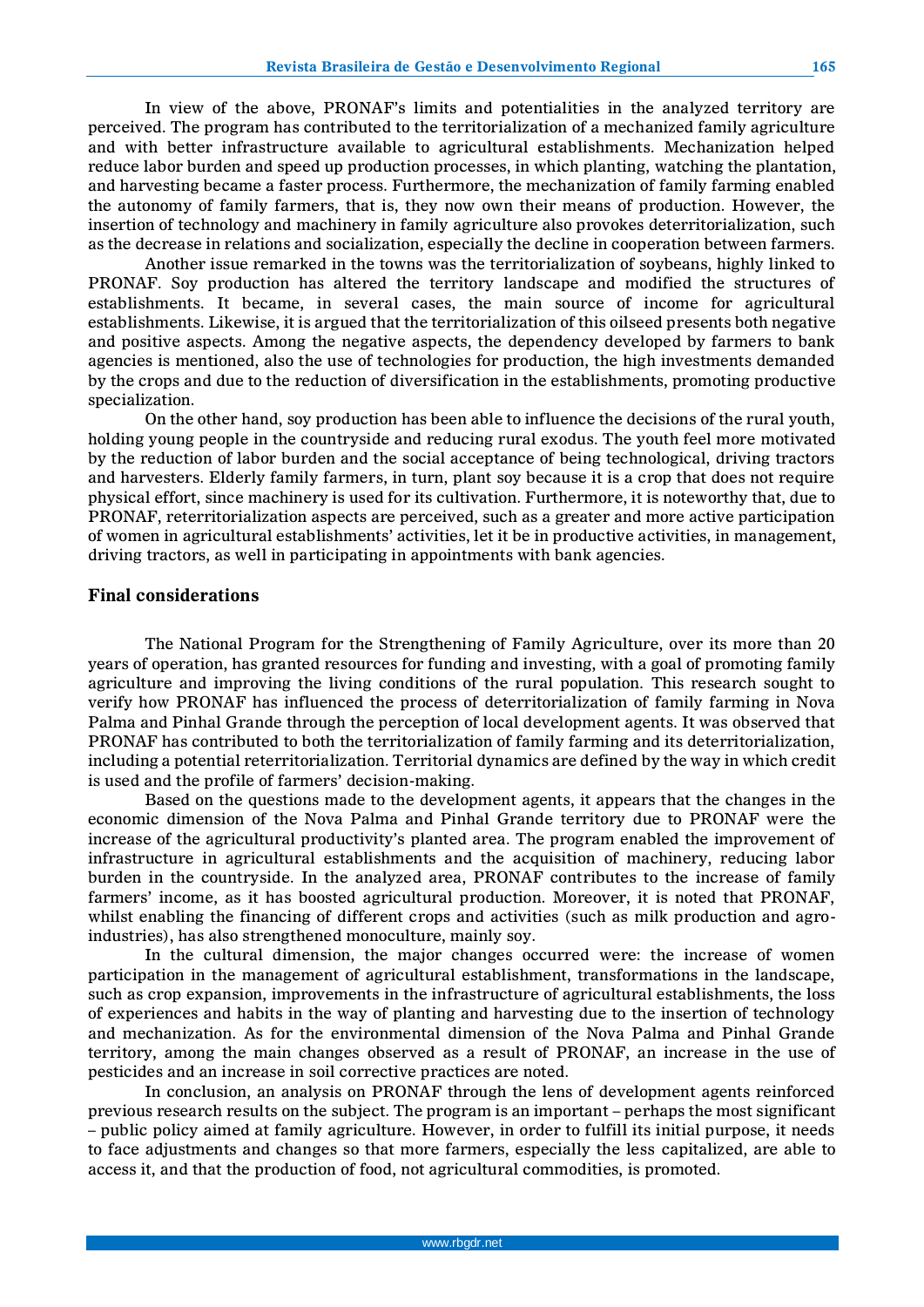# **References**

ALVES, E., MANTOVANI, E.C., OLIVEIRA, A. J. Benefícios da mecanização na agricultura. **Agroanalysis**, v. 25, n. 10, p. 38-42, 2005.

BALSAN, R. Impactos decorrentes da modernização da agricultura brasileira. **Campo-Território**: revista de geografia agrária, Uberlândia, v. 1, n. 2, p. 123-151, 2006.

BARDIN, L. **Análise de conteúdo.** São Paulo: Edições 70, 2011.

BUENO, C. T.; SILVA, S. M. V. O patriarcado na agricultura familiar brasileira: reflexões a partir do município de São Lourenço do Sul- RS. **Rev. NERA**, Presidente Prudente, v.23, n.51, p.279-299, jan-abr, 2020.

CAMARA, S. B. et al. Contribuições do PRONAF Mais Alimentos. **Revista Política Agrícola**, Brasília, n.1, jan-mar, p. 73-81, 2020.

CHELOTTI, M. C.; A dinâmica territorialização-desterritorialização-reterritorialização em áreas de reforma agrária na Campanha Gaúcha. **CAMPO-TERRITÓRIO**: revista de geografia agrária, Uberlândia, v.8, n.15, p. 1-15, fev., 2013.

COELHO, L. B.; PAULA, N. M. Políticas Públicas e Agricultura Familiar: Uma Análise Do PRONAF No Território Do Cantuquiriguaçu/Pr. **Revista Grifos**, Chapecó, v. 27, n.45, p. 183-203, 2018.

COSTA, V. G. **Políticas públicas e agricultura familiar**: uma avaliação do Pronaf em dois assentamentos rurais da Mata Sul Paraibana. 2013. Dissertação (Mestrado em Desenvolvimento e Meio Ambiente), Programa de Pós-Graduação em Desenvolvimento e Meio Ambiente, Universidade Federal da Paraíba. João Pessoa, 2013.

DALLABRIDA, V. R. Ativos territoriais, estratégias de desenvolvimento e governança territorial: uma análise comparada de experiências brasileiras e portuguesas. **EURE (Santiago)**, Santiago, v. 42, n. 126, p. 187-212, 2016.

DIAS, R. C.; SEIXAS, P. C. Territorialização de Políticas Públicas, Processo ou Abordagem? **Revista Portuguesa de Estudos Regionais**, Angra do Heroísmo, n. 55, 2019.

FERNANDES, A. G.; FELIN, E.T.; MARCHESAN, J. Agroindústrias familiares da Quarta Colônia: trabalho e tradição. **Revista Latino Americana de História**, São Leopoldo, RS, v.1, n.3, p.249-260, mar. 2012.

FISCHER. A. et al. Percepção das normas da vigilância sanitária pelos agricultores familiares de Joaçaba, Herval D'Oeste E Luzerna. **Gestão & Regionalidade**, São Caetano do Sul, SP, v. 32, n.95, maio-ago, 2016.

GAZOLLA, M.; SCHNEIDER, S. Qual "Fortalecimento" da Agricultura Familiar? Uma Análise do PRONAF crédito de custeio e investimento no Rio Grande do Sul. **Revista de Economia e Sociologia Rural** (Impresso), Brasília, v. 51, p. 45-68, 2013.

GRIGOL, N. S.; MOLINA, S. M. G.; SANT'ANA, G. C.; GARAVELLO, M. E. P. E. Produção para autoconsumo e segurança alimentar entre assentados rurais do Alto Xingu, Mato Grosso, Brasil. **Revista de Economia e Sociologia Rural**, Brasília, v. 60, n. 2, p. 1-19, 2022.

GRISA, C.; WESZ JR., V.J.; BUCHWEITZ, V.D. Revisitando o PRONAF: velhos questionamentos, novas interpretações. **Revista de Economia e Sociologia Rural,** Piracicaba, SP. v.52, n. 2, 2014.

IBGE, INSTITUTO BRASILEIRO DE GEOGRAFIA E ESTATÍSTICA. **IBGE Cidades**, 2021. Disponível em: [<https://cidades.ibge.gov.br/brasil/rs>](https://cidades.ibge.gov.br/brasil/rs). Acesso em: 20 ago. 2021.